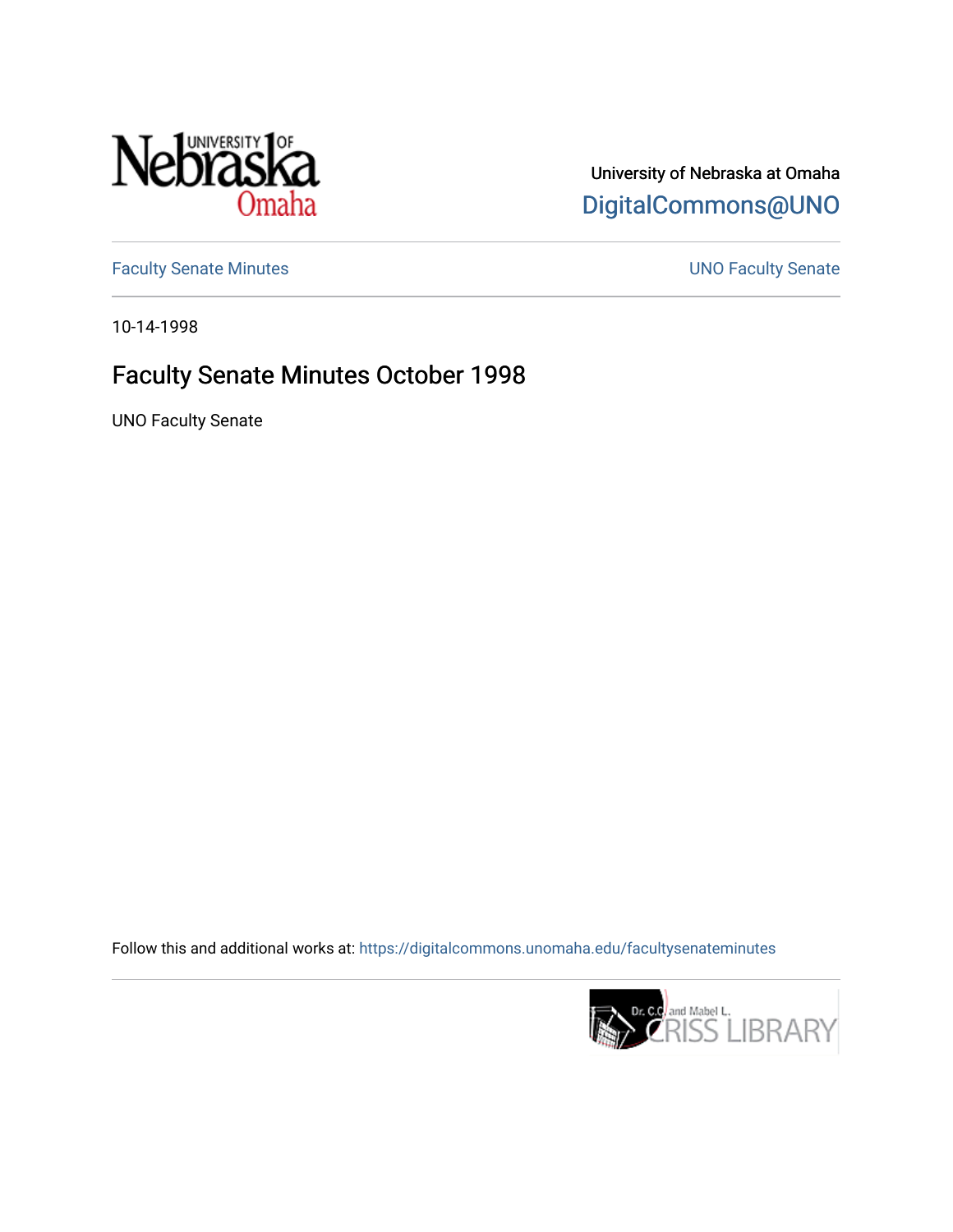## **UNO Faculty Senate Minutes Wednesday, October 14, 1998, 2:00 P.M., MBSC Dodge Room**

The Faculty Senate of the University of Nebraska at Omaha met on Wednesday, October 14,1998, at 2:00 p.m. in the Dodge Room of the Milo Bail Student Center. The president, Shelton Hendricks, presided.

In Attendance: Ali, Allen, Aschenbrenner, Bartle, Baum, Bradshaw, Brown, Bruckner, Carlson, Carroll, Clute, Deichert, Diamond, Gessaman, Harland, Hendricks, Irvin, Krause, Kuhlman, Lewis, Newton, Parnell-Smith, Paterson, Rech, Rogers, Shaw, Skreija, Stergiou Those Excused: DeLone, Foster, Lee, Lewis, Maher, Metal-Corbin, Nazem, Valle Those Absent: Craiger, Engelmann, Suzuki

Guest(s): John Fiene, Janet West

Senator Hendricks asked for approval of the September 9, 1998, minutes (agenda attachments 1- 8). The minutes were approved as submitted.

Guest Speaker: John Fiene, Interim Director of Computing and Data Communications.

Officers Reports

President's Report: Senator Hendricks reported on the following items:

Chancellor's Council Meeting

 defeating Initiative 413: Flyers have been distributed by AAUP and postcards are available on the back table to mail to family and friends encouraging they vote against Initiative 413.. Professor Janet West will speak later in the meeting about this issue.

 distance ed tuition: Distance education seems to be leading institutions toward equalizing all tuition with the option for continuing to access fees for individual class needs. This change will cause considerable shock to the budget. Regent Blank has taken a stand against the current differential for undergraduate tuition. Discussion followed. The four NU faculty senate presidents are scheduled to meet with President Smith later this month; distance education tuition is on the agenda.

 First Fridays: Senator Hendricks attended a meeting with Jim Leslie, Alumni Center director, and Becky Murphy, Staff Advisory Council chair, to discuss the reinstatement of First Fridays. The activity was discontinued about a year ago due to lack of participation. Interest seems to be strong toward restarting First Fridays which was traditionally held at 4 p.m. on Friday in the Alumni House. According to Jim Leslie, the function must draw at least at least 100 faculty and staff in order to warrant funding. The current target restart date is January or February, 1999.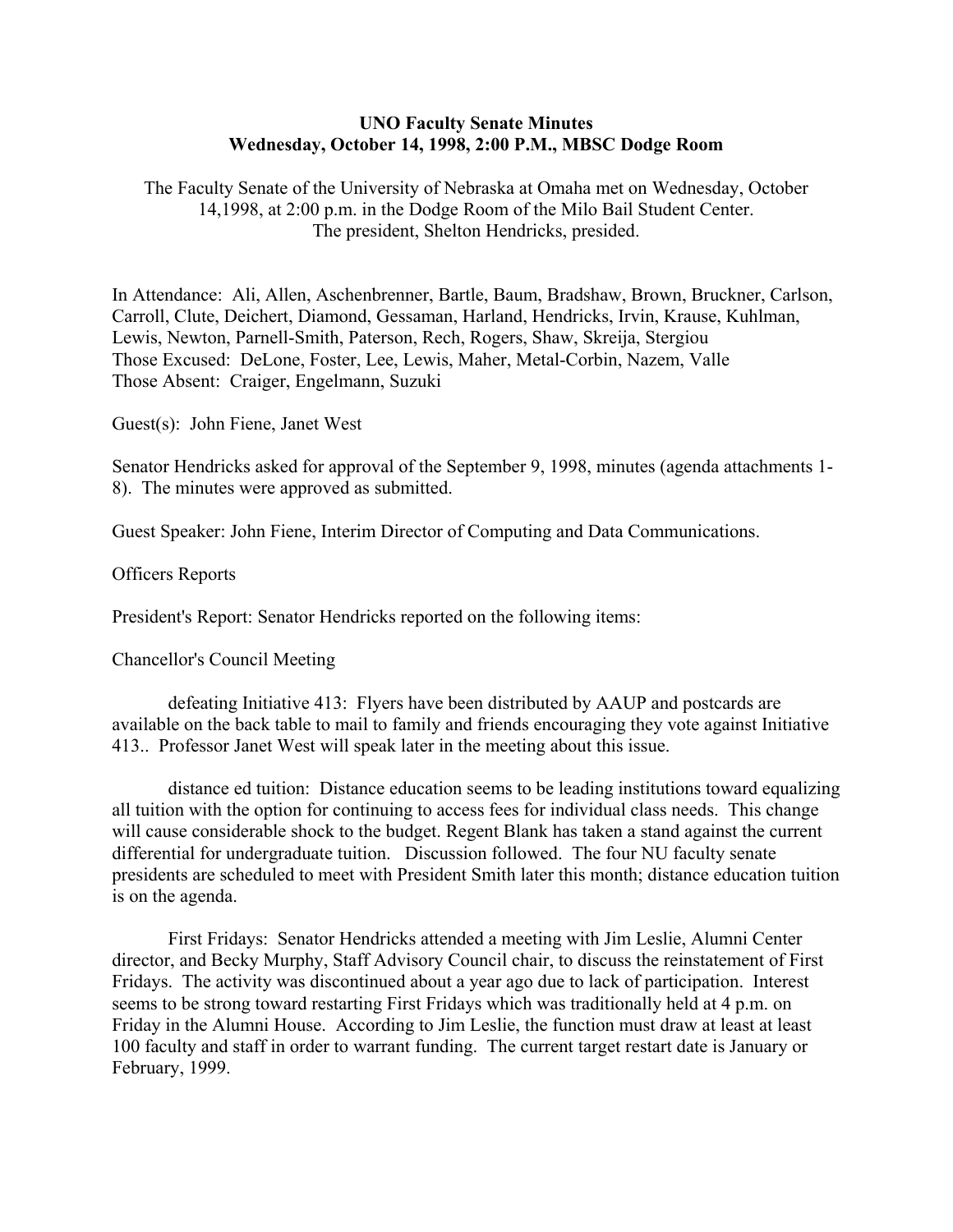Comparative Enrollment Statistics, 1994-1998 (agenda attachments 9-12)

Secretary/Treasurer's Report: Senator Claudette Lee

On behalf of the Senator Lee and the Executive Committee, Senator Bruckner presented the August 31, 1998, budget report (agenda attachments 13-14).

On behalf of the Senator Lee and the Executive Committee, Senator Bruckner presented the September 30, 1998, budget report (agenda attachments 15-16).

Vice President's Report: Senator Martha Bruckner

No report.

Executive Committee Report: Senator Martha Bruckner

No report.

Standing Committee Reports

Committee on Academic and Curricular Affairs: Senator Jack Newton, chair.

On behalf of the Committee on Academic and Curricular Affairs, Senator Newton presented the September 30, 1998, minutes (agenda attachment 17).

Committee on Educational Resources and Services: Senator William Clute, chair.

On behalf of the Committee on Educational Resources and Services, Senator Clute presented the September 23, 1998, minutes (agenda attachment 18).

Senator Newton reported that the recipient of the part-time undergraduate Paul L. Beck Memorial Faculty/Staff Scholarship has become ineligible due to dropping below the required six credit hours. The only other candidate for this category did not enroll at UNO this semester. The issue is currently under reviewed by the committee. Future funding of the scholarship is being looked into.

Committee on Faculty Personnel and Welfare: Senator Robert Carlson, chair.

On behalf of the Committee on Faculty Personnel and Welfare, Senator Carlson presented the September 30, 1998, minutes (agenda attachment 19).

Senator Carlson reported that Guy Conway, MBSC Director, has revealed five existing plans for obtaining regalia from the bookstore as follows:

disposable gowns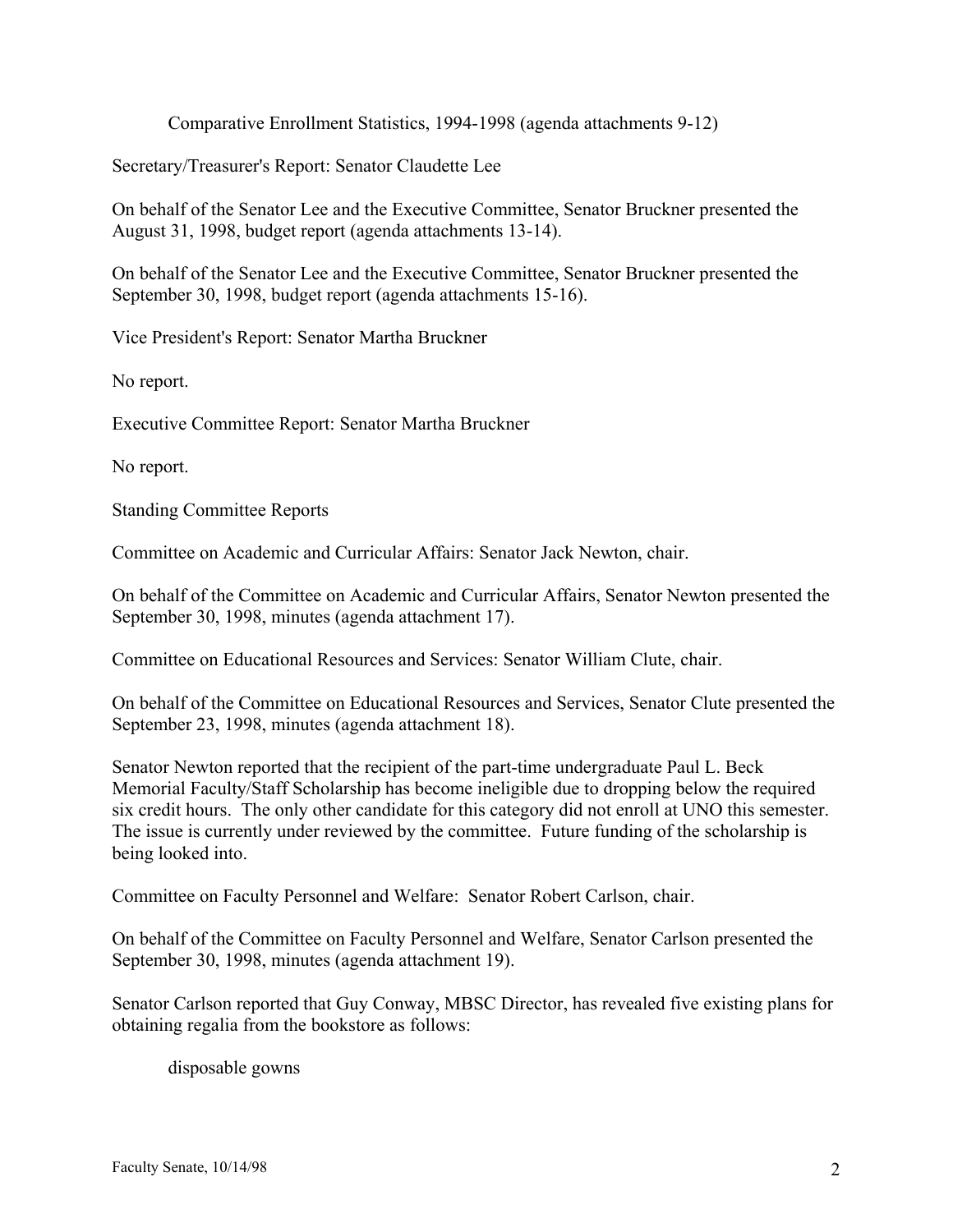20 free gowns per year to new faculty

reduced rental rate of 39.35 (instead of  $49.20$ ) = no bookstore handling fee

one time purchase rate of gown only for \$100.00 through a group order for a special UNO gown (hoods remain \$99.00 each, hats were not priced)

combo package:  $$20$ / $$20 =$  no handling fee by bookstore with reimbursement from commencement fee budget

On behalf of the Committee on Faculty Personnel and Welfare, Senator Carlson moved the following:

Resolution 2343 10/14/98: Committee on Faculty Personnel and Welfare

WHEREAS, faculty participation at commencements is important to the institution; and

WHEREAS, obtaining academia regalia can involve a considerable expense for faculty; and

WHEREAS, individual faculty have differing needs and desires with regard to academic regalia; therefore,

BE IT RESOLVED, that the faculty senate calls upon the UNO administration in consultation with the manager of the UNO Bookstore to provide and publicize as many cost reduction options as possible for faculty to obtain academic regalia for commencement, but excluding options that would result in increases in student commencement fees.

The motion was approved unanimously.

Committee on Goals and Directions: Senator Sheri Rogers, chair.

On behalf of the Committee on Goals and Directions, Senator Rogers presented the September 30, 1998, minutes (agenda attachment 20).

Committee on Professional Development: Senator Lynn Harland, chair.

On behalf of the Committee on Professional Development, Senator Harland presented the September 23, 1998, minutes (agenda attachment 21).

Rules Committee: Senator Arthur Diamond, chair.

On behalf of the Committee on Rules, Senator Diamond presented the September 30, 1998, minutes (agenda attachment 22).

Discussion Topic: Senator Newton reported that consideration should be given to drafting written guidelines for not appointing faculty who serve in administrative roles to the Academic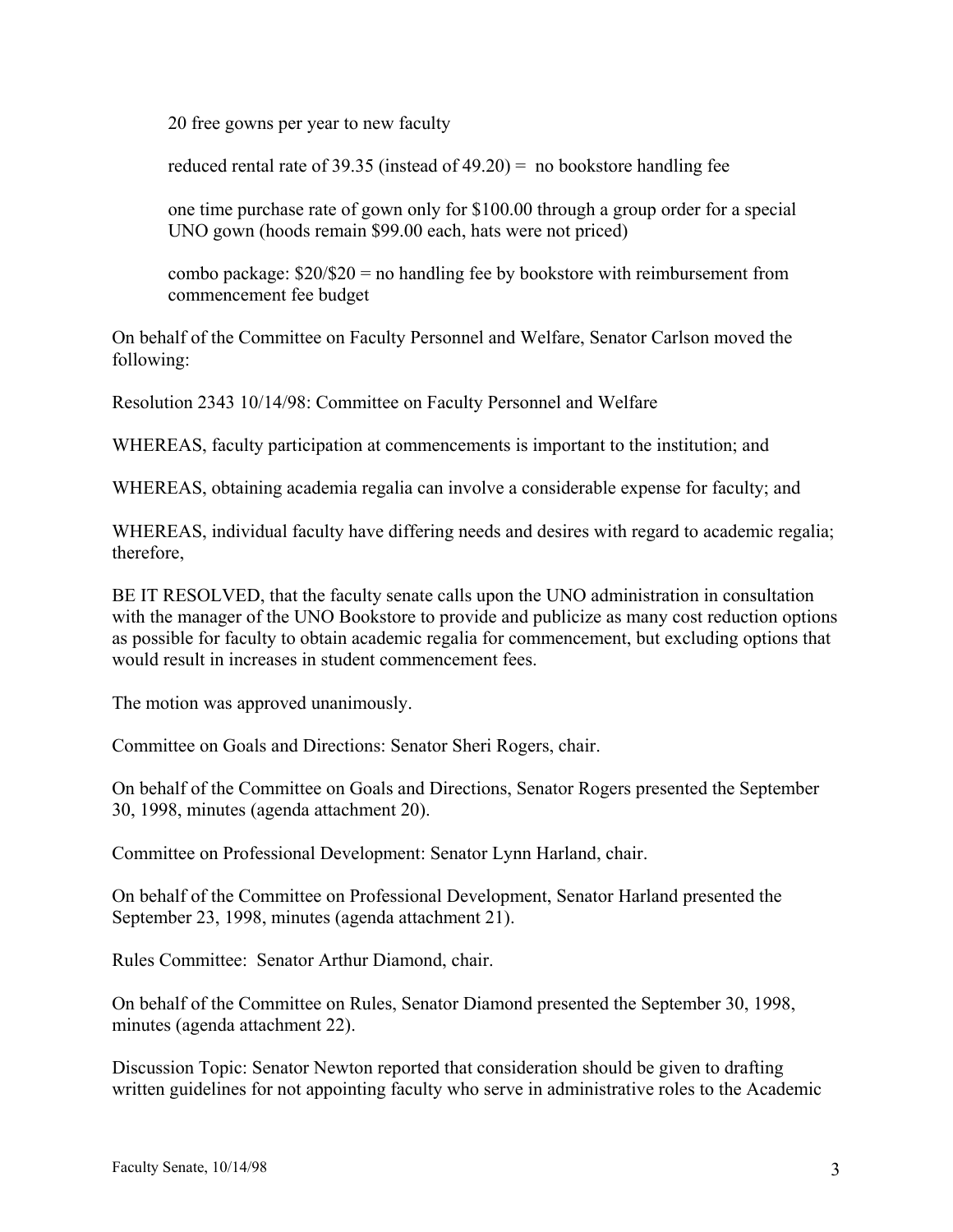Freedom and Tenure Committee, the Faculty Grievance Committee and the Professional Conduct Committee. Discussion followed.

On behalf of the Rules Committee, Senator Diamond moved the following:

Resolution 2344 10/14/98: Committee on Rules

BE IT RESOLVED, that the following name go forward as a three-year appointment from September 9, 1998, through June 30, 2001, to the University Committee on Library and Educational Resources to replace resigning member, Susan Maher:

Juliette Parnell-Smith

The motion was approved unanimously.

On behalf of the Rules Committee, Senator Diamond moved the following:

Resolution 2345 10/14/98: Committee on Rules (Ballot Vote)

BE IT RESOLVED, that in accordance with Section 1.1 of the University of Nebraska at Omaha Professional Conduct Committee's Rules and Procedures, the following four nominees (all tenured faculty ranked assistant professor or above) are brought forward by the Committee on Rules for ballot election by the full senate as follows:

One representative must be elected by ballot vote to serve a three-year term from October 16, 1998, through October 15, 2001 to replace outgoing member Julia Curtis. The newly elected representative will also serve as an alternate for three-years from October 16, 2001, through October 15, 2004. Julia Curtis will continue serving as an alternate for three-years from October 16, 1998 through October 15, 2001 per Resolution 2119.

Sunny Andrews, CPACS (elected) Jane Woody, CPACS

One representative must be elected by ballot vote to serve a three-year term from October 16, 1998, through October 15, 2001 to replace outgoing member Carole Larson. The newly elected representative will also serve as an alternate for three-years from October 16, 2001, through October 15, 2004. Carole Larson will continue serving as an alternate for three-years from October 16, 1998 through October 15, 2001 per Resolution 2119.

Richard Stacy, ED (elected) Carol Zoerb, Library

A motion was made and a vote taken to approve the slate of names. The motion was approved.

The ballots were distributed and then tallied by Senators Bruckner and Diamond.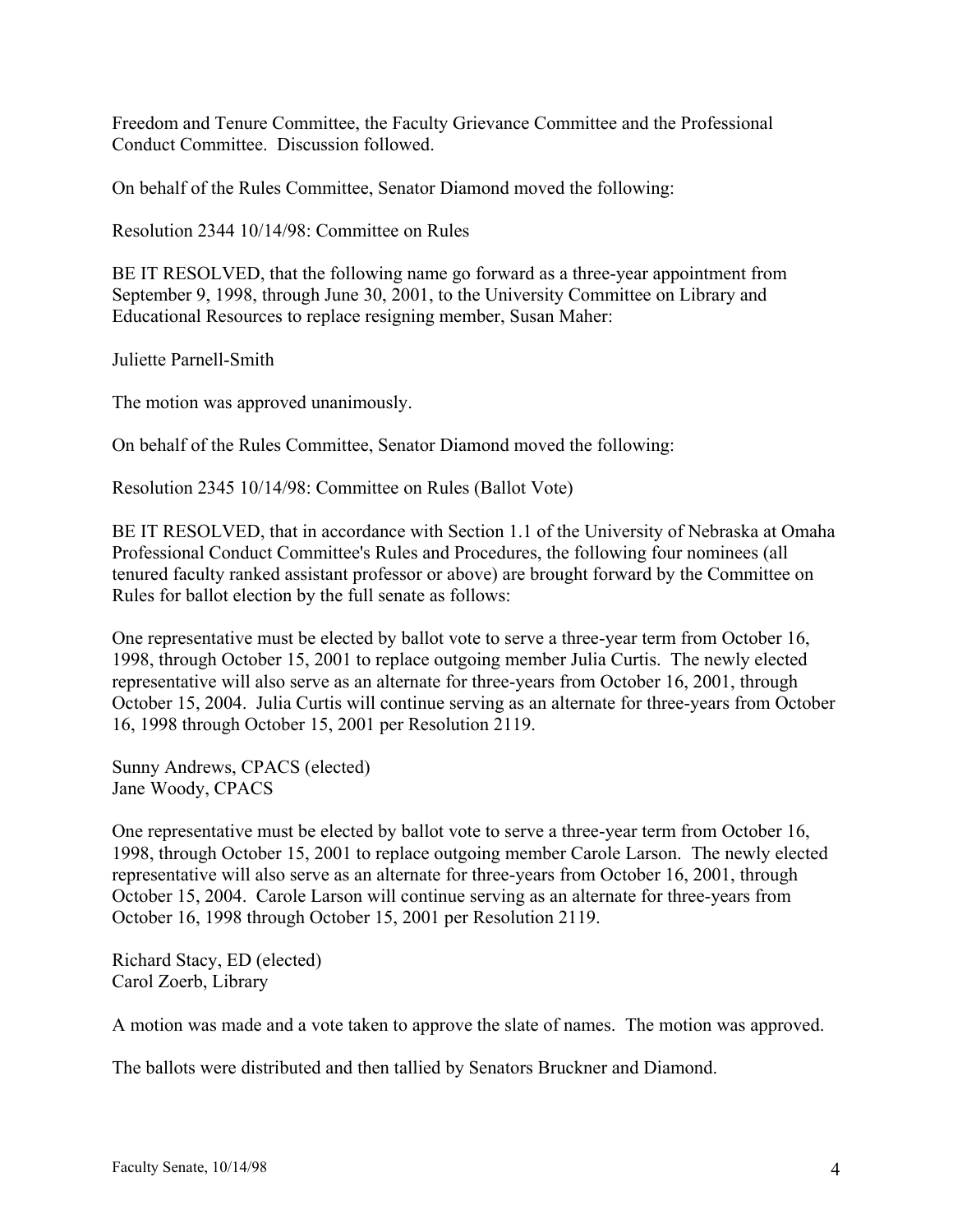Sunny Andrews and Richard Stacy were elected to the Professional Conduct Committee.

Senator Carlson readdressed his request for the submission of a brief biography on ballot candidates prior to voting.

On behalf of the Rules Committee, Senator Diamond moved the following:

Resolution 2346 10/14/98: Committee on Rules

BE IT RESOLVED, that the following name go forward as a three-year appointment from September 9, 1998, through June 30, 2001, to the University Committee on Athletics (position previously filled by chancellor):

Leah Pietron

The motion was approved unanimously.

Guest Speaker: Professor Janet West spoke on Initiative 413.

Other Reports

AAUP: Joseph Brown, senate representative.

Senator Brown reported that the primary issue on the agenda concerned the status of full-time non-tenure track faculty on campus. The long standing policy only allows a professor to serve six years untenured. All agreed an issue this large should involve the faculty senate, therefore, a meeting is in the works for UNO's AAUP and the faculty senate Executive Committee and Cabinet. Progress reports will be made as information becomes available.

Alumni Board: Martha Bruckner, senate representative.

Senator Bruckner reported that effective January, 1999, Judy Harrington will step down as the faculty representative on the Alumni Board and she will step in.

Graduate Councils: Susan Maher, senate representative.

On behalf of Senator Maher, Senator Harland presented the September 14, 1998, minutes (agenda attachments 23-25).

On behalf of Senator Maher, Senator Harland presented the October 12, 1998, agenda (agenda attachments 26-27).

Strategic Planning Steering Committee: Senator Sheri Rogers, senate representative.

Senator Rogers reported that the committee's last meeting was on September 17th, and a retreat is scheduled for Monday, October 19th. Additional tables will be set up and students will be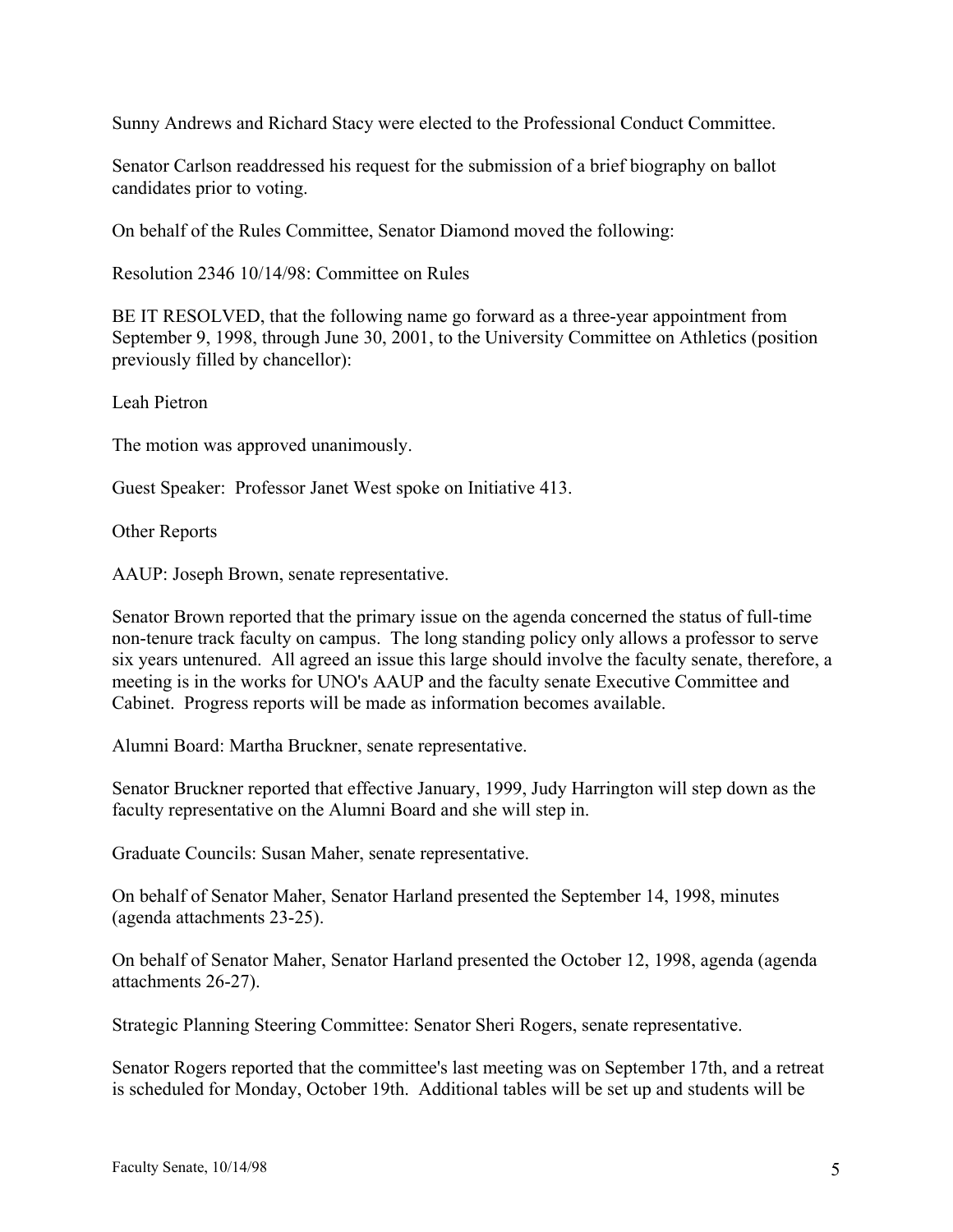available this year. Key issues that were identified at the quorums will be taken toward the goal. Senator Rogers handed out the proposed format.

Task Force on University Committees (university ad hoc): Senator Diamond

Senator Diamond reported that the committee is meeting every other week He encouraged input on how to improve committee structures be forward to Sandy Jensen.

Committee on Initiative 413 (faculty senate ad hoc): Senator Bruckner

On behalf of the assembly, Senator Diamond submitted the following:

Resolution 2347 10/14/98: Committee on Rules

WHEREAS, Initiative 413 has been shown to be a Constitutional amendment deeply injurious to the University of Nebraska at Omaha, and

WHEREAS, the Faculty Senate of the University of Nebraska at Omaha has unanimously passed a resolution against Initiative 413, and

WHEREAS, actions speak louder than words, therefore,

BE IT RESOLVED, that every faculty and staff member of UNO who wishes to make a difference in opposing Initiative 413 is urged to call ten (10) registered voters in the State of Nebraska before November 3rd, urging them to vote against Initiative 413 and/or make a generous contribution to UNO Faculty PAC and/or participate in the public discussions or debates on the subject.

The motion was approved unanimously.

Senator Paterson encouraged all to respond to the political position the *Gateway* has clearly taken on Initiative 413. He reported that the committee is considering distributing leaflets, writing chalk messages and setting up a phoning program. He noted the polls are increasing in support of 413 with the latest count at 51% for, 25% against, and 24% undecided. Senator Paterson expressed concern/apprehension about the city's ability to defeat the lid at this time, noting that there is a great urgency to be proactive, make donations, and contact others.

Old Business

None

For the Good of the Order: Bylaws, Article IV. Senate Agenda., Section 3: "This period of informal, unrecorded discussion is provided to encourage senators to voice opinions on timely issues and shall not normally exceed ten minutes."

New Business